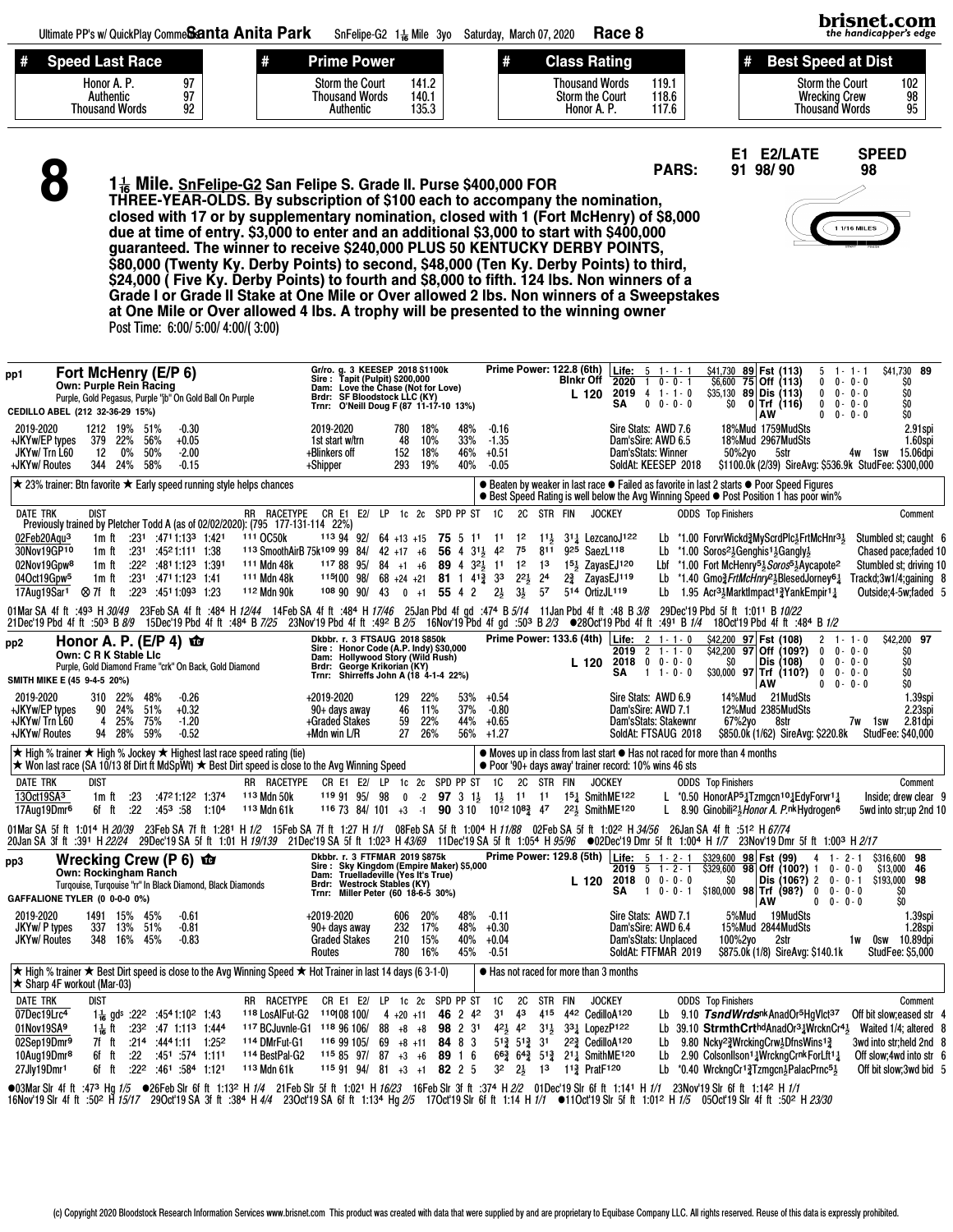| Ultimate PP's w/ QuickPlay Comme <b>Santa Anita Park</b>                                                                                                                                                                                                                                                                                                                                                                                                                         | Race 8<br>SnFelipe-G2 $1\frac{1}{16}$ Mile 3yo Saturday, March 07, 2020                                                                                                                                                                                                                                                                                                                                                                                                                                                                                                                                                                                                                                                                                                                                                                                                                                                                                                                                                                                                                   | brisnet.com<br>the handicapper's edge<br>E1 E2/Late SPD<br>91 98/90 98                                                                                                                                                                                                                                                                                                                                                                                     |
|----------------------------------------------------------------------------------------------------------------------------------------------------------------------------------------------------------------------------------------------------------------------------------------------------------------------------------------------------------------------------------------------------------------------------------------------------------------------------------|-------------------------------------------------------------------------------------------------------------------------------------------------------------------------------------------------------------------------------------------------------------------------------------------------------------------------------------------------------------------------------------------------------------------------------------------------------------------------------------------------------------------------------------------------------------------------------------------------------------------------------------------------------------------------------------------------------------------------------------------------------------------------------------------------------------------------------------------------------------------------------------------------------------------------------------------------------------------------------------------------------------------------------------------------------------------------------------------|------------------------------------------------------------------------------------------------------------------------------------------------------------------------------------------------------------------------------------------------------------------------------------------------------------------------------------------------------------------------------------------------------------------------------------------------------------|
| Authentic (E 6) $\mathbf{\hat{w}}$<br>pp4<br>Own: Sf Racing Llc Starlight Racing Or Madake<br>Royal Blue, Yellow Star, Yellow Diamonds On Sleeves,<br>VAN DYKE DRAYDEN (96 20-18-8 21%)                                                                                                                                                                                                                                                                                          | Prime Power: 135.3 (3rd) Life: 2 2 - 0 - 0<br>B. c. 3 KEESEP 2018 \$350k Prim<br>Sire : Into Mischief (Harlan's Holiday) \$175,000<br>Dam: Flawless (Mr. Greeley)<br>2020 1 1 - 0 - 0<br>$2019$ 1 1 - 0 - 0<br>L 122<br>Brdr: Peter E Blum Thoroughbreds LLC (KY)<br>Trnr: Baffert Bob (66 17-14-13 26%)<br>SΑ<br>$1 + 0 - 0$                                                                                                                                                                                                                                                                                                                                                                                                                                                                                                                                                                                                                                                                                                                                                             | \$91,200 97 Fst (110)<br>$2 - 0 - 0$<br>$\overline{2}$<br>\$91,200 97<br>\$60,000 97 Off (110)<br>$0 - 0 - 0$<br>\$O<br>0<br>\$31,200 91 Dis (109)<br>$0 - 0 - 0$<br>\$O<br>$\mathbf 0$<br>$$60,000$ 97 Trf $(108)$<br>\$O<br>$\mathbf{0}$<br>$0 - 0 - 0$<br>AW<br>$\mathbf{0}$<br>$0 - 0 - 0$<br>\$O                                                                                                                                                      |
| +2019-2020<br>660<br>19%<br>48%<br>$-0.11$<br>132<br>18%<br>47%<br>$-0.53$<br>+JKYw/ E types<br>+JKYw/ Trn L60<br>23<br>35%<br>70%<br>$-0.44$<br>95 29%<br>+JKYw/Routes<br>67%<br>$+0.23$                                                                                                                                                                                                                                                                                        | +2019-2020<br>Sire Stats: AWD 6.8<br>386<br>25%<br>61%<br>-0.60<br>224<br>+46-90daysAway<br>28%<br>65%<br>$-0.54$<br>Dam'sSire: AWD 6.9<br>399<br>26%<br>+Graded Stakes<br>59%<br>$-0.53$<br>Dam'sStats: Winner<br>50%2yo<br>32%<br>64%<br>+Wnr last race<br>345<br>$-0.39$<br>SoldAt: KEESEP 2018                                                                                                                                                                                                                                                                                                                                                                                                                                                                                                                                                                                                                                                                                                                                                                                        | 17%Mud 1023MudSts<br>2.21spi<br>14%Mud 1985MudSts<br>1.56spi<br>$0.52$ dpi<br>3str<br>3w 1sw<br>\$350.0k (28/100) SireAvg: \$277.5k StudFee: \$45,000                                                                                                                                                                                                                                                                                                      |
| <b>★ High % trainer ★ High % Jockey ★ Highest last race speed rating (tie) ★ 31% trainer: Wnr last race</b><br>★ Won last race (SA 01/04 8f Dirt ft Sham-G3) ★ Early speed running style helps chances<br>$\star$ Undefeated in 2 career starts $\star$ Best Dirt speed is close to the Avg Winning Speed<br>$\star$ Sharp 6F workout (Mar-02)                                                                                                                                   | ● Has not raced for more than 2 months                                                                                                                                                                                                                                                                                                                                                                                                                                                                                                                                                                                                                                                                                                                                                                                                                                                                                                                                                                                                                                                    |                                                                                                                                                                                                                                                                                                                                                                                                                                                            |
| <b>DATE TRK</b><br>dist<br>RR RACETYPE<br>04Jan20SA <sup>5</sup><br>114 Sham-G3<br>$:234$ $:4741:12$ $1:372$<br>1m ft<br>09Nov19Dmr5<br>:222 :453 :572 1:033<br>111 Mdn 52k<br>5½ ft                                                                                                                                                                                                                                                                                             | CR E1 E2/ LP<br>1c 2c SPD PP ST 1C<br>2C<br>STR FIN<br><b>JOCKEY</b><br><b>ODDS</b> Top Finishers<br>118 85 95/<br>97<br>$-6$ $-2$ 97 1 1 <sup>1</sup> / <sub>2</sub> 1 <sup>1</sup> / <sub>2</sub> 1 <sup>2</sup> / <sub>2</sub> 1 <sup>8</sup> 1 <sup>7</sup> / <sub>4</sub> VanDD <sup>120</sup><br>115 87 92/ 93<br>2hd 2} 11} 11} VanDD120<br>$-8 - 12$<br>91 5 4                                                                                                                                                                                                                                                                                                                                                                                                                                                                                                                                                                                                                                                                                                                    | Comment<br>L *1.20 Athentic <sup>7</sup> 2 AziCoast <sup>1</sup> 3 ZmbaWaror 2 Duckd in str;riddn out 6<br>L *0.60 Athentic <sup>1</sup> }Jefniohnsthndr <sup>1</sup> MoonMschf <sup>61</sup> Dueled;led;clear 6                                                                                                                                                                                                                                           |
|                                                                                                                                                                                                                                                                                                                                                                                                                                                                                  | ●02Mar SA 6f ft 1:124 H 1/5 24Feb SA 6f ft 1:124 H 4/9 19Feb SA 4f ft :473 H 5/54 ●12Feb SA 6f ft 1:121 H 1/5 05Feb SA 5f ft 1:011 H 8/41 30Jan SA 5f ft 1:012 H 13/26<br>22Jan SA 4f ft :474 H 3/29 15Jan SA 4f ft :493 H 21/50 28Dec'19 SA 6f ft 1:142 H 4/8 @22Dec'19 SA 5f ft :594 H 1/82 16Dec'19 SA 5f ft 1:024 H 41/50 10Dec'19 SA 5f ft 1:013 H 20/50                                                                                                                                                                                                                                                                                                                                                                                                                                                                                                                                                                                                                                                                                                                             |                                                                                                                                                                                                                                                                                                                                                                                                                                                            |
| Thousand Words (E/P 6) <b>to</b><br>pp5<br>Own: Albaugh Family Stables Lic Or Spendthrif<br>Blue, White Star, Blue Bars On Grey Sleeves, Blue Cap<br>PRAT FLAVIEN (142 33-31-23 23%)                                                                                                                                                                                                                                                                                             | Prime Power: 140.1 (2nd)   Life: 3 3 - 0 - 0<br>B. c. 3 KEESEP 2018 \$1000k Firme F<br>Sire : Pioneerof the Nile (Empire Maker) \$110,000<br>Dam: Pomeroys Pistol (Pomeroy)<br>Brdr: Hardacre Farm (FL) 14.10,000<br>2020<br>$1 + 0 - 0$<br>$2$ 2 - 0 - 0<br>2019<br>L 124<br>$2 \t2 - 0 - 0$<br>SΑ<br>Trnr: Baffert Bob (66 17-14-13 26%)                                                                                                                                                                                                                                                                                                                                                                                                                                                                                                                                                                                                                                                                                                                                                | \$211,000 95 Fst (105)<br>$2 2 - 0 - 0$<br>\$90,000 92<br>$$60,000$ 92 Off $(104)$<br>\$121,000 95<br>1<br>$1 - 0 - 0$<br>$$151,000$ 95 Dis (102)<br>$\overline{2}$<br>\$181,000 95<br>$2 - 0 - 0$<br>$$90,000$ 92 Trf (106)<br>$0 - 0 - 0$<br>SO.<br>$\mathbf{0}$<br>AW<br>$0 0 - 0 - 0$<br>\$O                                                                                                                                                           |
| +2019-2020<br>893 23%<br>59%<br>$-0.10$<br>221 25%<br>66%<br>+JKYw/EP types<br>$+0.03$<br>JKYw/Trn L60<br>6 17%<br>83%<br>$-1.47$<br>168 21%<br>59%<br>+JKYw/ Routes<br>$+0.70$                                                                                                                                                                                                                                                                                                  | Sire Stats: AWD 7.5<br>+2019-2020<br>386<br>25%<br>61%<br>$-0.60$<br>+Graded Stakes<br>399<br>26%<br>59%<br>$-0.53$<br>Dam'sSire: AWD 6.0<br>32%<br>+Wnr last race<br>345<br>64%<br>$-0.39$<br>Dam'sStats: Stakewnr<br>100%2yo<br>26%<br>$-0.39$<br>SoldAt: KEESEP 2018<br>+Routes<br>647<br>60%                                                                                                                                                                                                                                                                                                                                                                                                                                                                                                                                                                                                                                                                                                                                                                                          | 15%Mud 571MudSts<br>2.25spi<br>15%Mud 716MudSts<br>0.83spi<br>3str<br>2w 1sw<br>6.41 dpi<br>\$1000.0k (2/43) SireAvg: \$352.5k StudFee: \$125,000                                                                                                                                                                                                                                                                                                          |
| <b>★ High % trainer ★ High % Jockey ★ 31% trainer: Wnr last race</b><br>★ Won last race (SA 02/01 8.5f Dirt ft RBLewis-G3) ★ Undefeated in 3 career starts<br>$\star$ Hot Jockey in last 7 days (10 5-2-1) ★ Sharp 5F workout (Mar-02)                                                                                                                                                                                                                                           |                                                                                                                                                                                                                                                                                                                                                                                                                                                                                                                                                                                                                                                                                                                                                                                                                                                                                                                                                                                                                                                                                           |                                                                                                                                                                                                                                                                                                                                                                                                                                                            |
| <b>DATE TRK</b><br>dist<br>RR RACETYPE<br>01Feb20SA <sup>6</sup><br>$:23^3$ $:47^11.11^2$ 1:433<br><sup>116</sup> RBLewis-G3<br>1 – ft<br>07Dec19Lrc4<br>1 <sup>1</sup> / <sub>18</sub> gd <sup>s</sup> :22 <sup>2</sup> :45 <sup>4</sup> 1:10 <sup>2</sup> 1:43<br>26Oct19SA4<br>114 Mdn 50k<br>6½ ft<br>:214:451:1011:163                                                                                                                                                      | LP<br>1c 2c SPD PP ST<br>1C<br>2C<br>CR E1 E2/<br>STR FIN<br><b>JOCKEY</b><br><b>ODDS</b> Top Finishers<br>2 <sup>1</sup><br>Prat <sub>F124</sub><br>118 80 85/<br>97<br>$-4 -2$<br>$92 \t2 \t51\frac{3}{4}$<br>$41\frac{1}{2}$<br>42<br>$1\frac{3}{4}$<br>Lb<br>118 LosAlFut-G2 121110 106/ 82 +20 +11 95 3 21<br>2hd 2hd 1hd 1nk PratF120<br>118 87 90/ 93<br>$42\frac{1}{2}$ 32<br>1 hd<br>$-2$<br>$-4$<br>89 8 3<br>Prat <sub>F122</sub><br>$1\frac{1}{2}$                                                                                                                                                                                                                                                                                                                                                                                                                                                                                                                                                                                                                            | Comment<br>*0.60 ThsandWrds3RyalActnkHghVlocty3 Bid;led deep str;held 6<br>Lb 1.70 TsndWrdsnkAnadOr <sup>5</sup> HghVlct <sup>37</sup> Bid; dueled; headed; game 4<br>L *1.30 ThsndWrds <sup>1</sup> ThndrCod <sup>61</sup> /DvnArmr <sup>1</sup> 3wd into striled:game 8                                                                                                                                                                                  |
|                                                                                                                                                                                                                                                                                                                                                                                                                                                                                  | 02Mar SA 5f ft :594 H 2/38 24Feb SA 7f ft 1:264 H 1/2 17Feb SA 5f ft 1:003 H 9/41 27Jan SA 4f ft :481 H 10/44 20Jan SA 5f ft 1:012 H 9/32 13Jan SA 4f ft :472 H 5/67<br>06Jan SA 4f ft :472 H 4/37 29Dec'19 SA 5f ft 1:011 H 27/139 21Dec'19 SA 4f ft :482 H 15/81 02Dec'19 SA 5f ft 1:002 H 7/63 ●25Nov'19 SA 5f ft :591 Hg 1/42 ●18Nov'19 SA 6f ft 1:124 H 1/9                                                                                                                                                                                                                                                                                                                                                                                                                                                                                                                                                                                                                                                                                                                          |                                                                                                                                                                                                                                                                                                                                                                                                                                                            |
| Storm the Court (E 6) $\mathbf{\hat{w}}$<br>pp6<br>Own: Exline-border Racing Lic David A Bernsen<br>Navy Blue And Silver Halves, Lime Emblem And Hoop,<br>ROSARIO JOEL (122 33-30-19 27%)                                                                                                                                                                                                                                                                                        | Prime Power: 141.2 (1st) Life: 5 2 - 0 - 1 \$1,184,951 102 Fst (97)<br>B. c. 3 OBSAPR 2019 \$60k<br>Sire: Court Vision (Gulch) \$3,500<br>$2020$ 1 0 - 0 - 0 \$12,000 92 Off (96)<br>My Tejana Storm (Téjano Run)<br>Dam:<br>2019 4 2 - 0 - 1 \$1,172,951 102 Dis (97)<br>L 124<br><b>Stepping Stone Farm (KY)</b><br>Brdr:<br>3 1 - 0 - 1 \$1,148,000 102 Trf (100)<br>SΑ<br>Trnr: Eurton Peter (43 4-7-7 9%)                                                                                                                                                                                                                                                                                                                                                                                                                                                                                                                                                                                                                                                                            | $5$ 2 - 0 - 1 \$1,184,951 102<br>$0 0 - 0 - 0$<br>SO.<br>$2 \quad 1 - 0 - 1 \quad $1,136,000$ 102<br>$0 \t 0 - 0 - 0$<br>SO<br>SO<br>AW<br>$0 \t 0 - 0 - 0$                                                                                                                                                                                                                                                                                                |
| +2019-2020<br>1229 20%<br>- 54%<br>$-0.25$<br>191 27%<br>60%<br>$-0.04$<br>+JKYw/ E types<br><b>JKYw/ Routes</b><br>246 17%<br>$-0.67$<br>56%                                                                                                                                                                                                                                                                                                                                    | 2019-2020<br>228<br>14%<br>46%<br>$-0.13$<br>Sire Stats: AWD 6.9<br><b>Graded Stakes</b><br>15%<br>49%<br>110<br>$+1.35$<br>Dam'sSire: AWD 7.2<br>47%<br>122<br>17%<br>$-0.20$<br>Dam'sStats: Winner<br>33%2yo<br>2nd off lavoff<br>87<br>$-0.27$<br>15%<br>32%<br>SoldAt: OBSAPR 2019<br><b>Sprint to Rte</b>                                                                                                                                                                                                                                                                                                                                                                                                                                                                                                                                                                                                                                                                                                                                                                            | 9%Mud 254MudSts<br>1.19spi<br>14%Mud 759MudSts<br>1.16spi<br>4str<br>3w<br>1sw 10.19dpi<br>\$60.0k (1/1) SireAvg: \$60.0k<br>StudFee: \$6,500                                                                                                                                                                                                                                                                                                              |
| $\star$ Eligible to improve in 2nd start since layoff $\star$ May improve while returning to a route<br><b>★ Best Dirt Speed is fastest among today's starters ★ Sharp 5F workout (Feb-29)</b>                                                                                                                                                                                                                                                                                   |                                                                                                                                                                                                                                                                                                                                                                                                                                                                                                                                                                                                                                                                                                                                                                                                                                                                                                                                                                                                                                                                                           |                                                                                                                                                                                                                                                                                                                                                                                                                                                            |
| <b>DATE TRK</b><br>dist<br>09Feb20SA7<br>7f ft<br>$: 21^4$ $: 44$ 1:09 1:223<br><sup>116</sup> SnVicnte-G2<br>01Nov19SA9<br>$: 23^2$ :47 1:11 <sup>3</sup> 1:444<br>1 – ft<br>27Sep19SA <sup>8</sup><br>$: 23^3$ :47 1:11 <sup>3</sup> 1:45 <sup>2</sup><br>$1\frac{1}{16}$ ft<br>02Sep19Dmr9<br>:214 :4441:11 1:252<br>7f ft<br><sup>114</sup> DMrFut-G1<br>5% ft :221 :462 :583 1:05<br>110 Mdn 61k<br>10Aug19Dmr1                                                             | RR RACETYPE CR E1 E2/ LP 1c 2c SPD PP ST 1C<br><b>2C</b><br>STR FIN<br><b>JOCKEY</b><br><b>ODDS</b> Top Finishers<br>41 <sup>1</sup> / <sub>2</sub> 31 <sup>1</sup> / <sub>2</sub> 44 <sup>1</sup> / <sub>4</sub> 42 <sup>1</sup> / <sub>4</sub> PratF124<br>Lb 3.10 Nadal $\frac{3}{4}$ Ginobili <sup>1</sup> $\frac{1}{4}$ Fast Enoughnk<br>119 93 102/84<br>$0 +2$ 92 5 1<br>117 BCJuvnle-G1 121101 110/ 91 +8 +8 102 4 1<br>11 1 <sup>1</sup> / <sub>3</sub> 1 hd 1 hd Prat <sub>122</sub><br>Lb $45.90$ StrthCrthdAndOr <sup>3</sup> $\frac{1}{4}$ WrcknCr <sup>4</sup> $\frac{1}{2}$<br>86 5 42<br>331 55 510 381 PratF122<br>116 AmPharoh-G1 117 92 95/ 77 +9 +10<br>18<br>PratF <sub>120</sub><br>$+8$ +11<br>$\blacksquare$<br>$\sim$<br>$\sim$<br>$0 -9$ 89 3 2<br>21 2hd 2hd 111 PratF120<br>114 93 94/ 89                                                                                                                                                                                                                                                                     | Comment<br>3wd into str;edged 3rd 6<br>Gamely met bid; held 8<br>L 19.70 EtRns <sup>6</sup> AmrcanThrm <sup>2</sup> 1 Strmth Crtnk<br>3wd into str;up 3rd 9<br>L 14.20 Nck <sup>23</sup> / <b>WrckngCr</b> <sup>1</sup> / <sub>2</sub> DfnsWins <sup>13</sup> / <sub>4</sub> Bumped early; lost jock 8<br>L 12.60 StormtheCort <sup>1</sup> $\frac{1}{2}$ Grth <sup>2</sup> $\frac{1}{4}$ ZmbaWaror <sup>31</sup> Inside duel; gamely 6                    |
|                                                                                                                                                                                                                                                                                                                                                                                                                                                                                  | ●29Feb SA 5f ft :592 H 1/61 23Feb SA 5f ft 1:01 <sup>1</sup> H 31/63 02Feb SA 5f ft 1:011 H 14/56 26Jan SA 5f ft 1:003 H 10/48 19Jan SA 5f ft 1:001 H 2/63 12Jan SA 5f ft 1:003 H 8/69<br>05Jan SA 5f ft 1:013 H 20/86 29Dec'19 SA 4f ft :491 H 36/142 22Dec'19 SA 4f ft :484 H 33/107 ●25Oct'19 SA 6f ft 1:141 H 1/7 18Oct'19 SA 5f ft 1:002 H 2/44 ●11Oct'19 SA 5f ft :594 H 1/24                                                                                                                                                                                                                                                                                                                                                                                                                                                                                                                                                                                                                                                                                                       |                                                                                                                                                                                                                                                                                                                                                                                                                                                            |
| Swagsational (P 3)<br>pp7<br><b>Own: Keith Swagerty</b><br>Purple, Green "swaq" On Green And White Panel On Back,<br>GUGLIELMINO KASSIE (0 0-0-0 0%)                                                                                                                                                                                                                                                                                                                             | Prime Power: 119.2 (7th) Life: 10 3-0-1<br>Dkbbr. g. 3<br>Sire: Gallant Son (Malabar Gold) \$2,000<br>$2020$ 3 3 - 0 - 0<br><b>Bullysima (Holy Bull)</b><br>Dam:<br>$2019$ 7 0 - 0 - 1<br>L 122<br>Keith Swagerty & Jan Swagerty (WA)<br>Lawrence Heath (0 0-0-0 0%)<br>Brdr:<br>SΑ<br>$0 \t 0 - 0 - 0$<br>SO.<br>Trnr:                                                                                                                                                                                                                                                                                                                                                                                                                                                                                                                                                                                                                                                                                                                                                                   | \$53,115 85 Fst (102*<br>\$37,615 74<br>$92 - 0 - 1$<br>$$49,188$ 85 Off (103 <sup>*</sup> )<br>$0 0 - 0 - 0$<br>SO.<br>$$3,927$ 61 Dis (100*)<br>\$29,760 74<br>$1 \t1 \t0 \t0$<br>\$15,500 85<br>0 Trf (106*)<br>$1 \t1 - 0 - 0$<br>AW<br>$0 0 - 0 - 0$<br>SO.                                                                                                                                                                                           |
| 2019-2020<br>555 16% 45%<br>$-0.37$<br>JKYw/ P types<br>90 10% 34%<br>$-0.46$<br>+JKYw/ Trn L60<br>3 100% 100% +17.27<br><b>JKYw/ Routes</b><br>9% 36%<br>90<br>$-0.92$                                                                                                                                                                                                                                                                                                          | Sire Stats: AWD 7.5<br>+2019-2020<br>59<br>20%<br>47%<br>$+0.54$<br>0%Mud<br>53%<br>19<br>16%<br>$-0.73$<br>Dam'sSire: AWD 6.8<br>Shipper<br>Whr last race<br>25<br>12%<br>44%<br>$-0.35$<br>Dam'sStats: Winner<br>0%2yo<br>25<br>16%<br>44% +0.89<br>Routes                                                                                                                                                                                                                                                                                                                                                                                                                                                                                                                                                                                                                                                                                                                                                                                                                              | 1 Mud Sts<br>0.47spi<br>15%Mud 2317MudSts<br>1.44spi<br>5str<br>0.30dpi<br>3w<br>1sw                                                                                                                                                                                                                                                                                                                                                                       |
| ★ Won last race (TUP 02/15 8.5f Dirt ft TUPDerby50k) ★ Sharp 5F workout (Feb-29)                                                                                                                                                                                                                                                                                                                                                                                                 | • Moves up in class from last start • Poor Speed Figures<br>• Best Speed Rating is well below the Avg Winning Speed                                                                                                                                                                                                                                                                                                                                                                                                                                                                                                                                                                                                                                                                                                                                                                                                                                                                                                                                                                       |                                                                                                                                                                                                                                                                                                                                                                                                                                                            |
| <b>DATE TRK</b><br>dist<br>15Feb20Tup <sup>8</sup><br>1 <del>1 a</del> ft<br>$: 23^3$ $: 47$ 1:114 1:46 <sup>2</sup><br>25Jan20Tup <sup>3</sup><br>:4621:112 1:302<br><sup>109</sup> Startac 25k<br>$\binom{1}{2}$ fm :223<br>07Jan20Tup <sup>3</sup><br>$:23^2$ $:47^31:13^1$ 1:38 <sup>3</sup><br>1m ft<br>20Dec19Tup1<br>.23<br>:4641:123 1:394<br>1m ft<br>03Dec19Tup <sup>8</sup> <sup>©</sup> 1m ft<br>.23<br>:4611:112 1:373<br>03Nov19Grp9<br>1:24 <sup>3</sup><br>6½ ft | 2C STR FIN<br>RR RACETYPE CR E1 E2/ LP 1c 2c SPD PP ST<br><b>1C</b><br><b>JOCKEY</b><br><b>ODDS</b> Top Finishers<br>111 TUPDerby 50k 114 87 83/ 67 +18 +18 74 9 $97\frac{1}{4}$ 74 $\frac{3}{4}$ 64 $\frac{1}{4}$ 34<br>13 GuglielminoK <sup>122</sup><br>Lb<br>$1138893/82 + 5 + 48555$<br>$4^5$ $4^3$ , $1^2$ $1^8$ , GuglielminoK <sup>119</sup><br>Lb 6.10 Swgstn <sup>8</sup> <sup>3</sup> TnacsMn <sup>1</sup> JmmrsJstc <sup>2</sup> <sup>1</sup><br>105 MC10000/7.5 111 72 66/ 85<br>$-1 -6$<br><b>72</b> 3 5 <sup>2</sup><br>42 1hd 12 $\frac{1}{2}$ 1 <sup>53</sup> / <sub>2</sub> GuglielminoK <sup>121</sup><br>106 MC10000/7.5 108 79 58/ 73 +10 +6 61 4 6 <sup>2</sup> $\frac{3}{4}$ 6 <sup>2</sup> $\frac{1}{4}$ 5 <sup>5</sup> 3 <sup>4</sup><br>Lb 32.00 Tknthnttrn3Chrgfrtn1ShwmApl3<br>52 OrozcoKE121<br>108 Moc30000-N 101 84 47/ 18 +5 +1 19 4 1hd 1hd 813 830 843 SamuelsJ121<br>106 GrntPssFt 15k 108 87 81/ 60 +5 +6<br>LBb 19.00 Dngrsdln <sup>1</sup> 3DnlthDrmr2 Sgstnl <sup>12</sup><br>58 1 5<br>321 FacklerC126<br>$2^2\frac{1}{2}$ $2^2\frac{1}{2}$ $3^2$ | Comment<br>Up in final strides; 9<br>8.50 Swgstnl WckdWnngsnk RacHom <sup>11</sup><br>Drew off; drifted out 5<br>Lb 11.30 Swgstn F3Chargafortn 31GdsWrtng 3<br>Drew off; driving; 9<br>3pth uppr;needed more 8<br>Lb 34.40 WickdWinings <sup>3</sup> RdChocolat <sup>2</sup> McEntrnk Eased; walked off 8<br>Steadied3/16;angld out 7                                                                                                                      |
| Previously trained by Martinez David B (as of 08/31/2019): (60 9-7-10 15%)<br>108 MC15000<br>31Aug19Emd <sup>3</sup><br>$:214$ $:453$ $:58$ 1:043<br>5½ ft<br>09Aug19Emd <sup>2</sup><br>5f ft :22 <sup>3</sup> :454<br>108 MC25000<br>:582<br>14Jly19Emd <sup>3</sup><br>5 <sup>1</sup> / <sub>2</sub> ft :22 :451 :574 1:041<br>110 Mdn 19k<br>30Jun19Emd <sup>4</sup><br>5f ft :22 <sup>2</sup> :461<br>:59<br><sup>108</sup> Mdn 19k                                         | 663 710 917 821 OrozcoKE120<br>1058362/65<br>$+5 - 1$<br>39 7 5<br>32} 45 512 620 GutierrezJM120<br>104<br>85/<br>-44<br>39 4 2<br>28 311 423 432 ZuninoJL120<br>1047449<br>$47 + 1 + 2$<br>12 4 2<br>74/ 54<br>39 1 7<br>691 78 713 715 OrozcoKE120<br>106                                                                                                                                                                                                                                                                                                                                                                                                                                                                                                                                                                                                                                                                                                                                                                                                                               | LBb 43.90 Lolo Paniolo <sup>2</sup> Race Office <sup>13</sup> Riggski <sup>31</sup> 4w-turn; weakened 9<br>Bb 14.90 LovthVino <sup>5</sup> BrckOnB <sup>1</sup> <sup>3</sup> StanlysWav <sup>2</sup> Brief speed; 4w-turn 6<br>LBb 18.80 Trntclctzr <sup>11</sup> <sub>5</sub> Drprbfs <sup>6</sup> DrtRR <sup>25</sup> Chased4w;weakened;easd 5<br>LB 14.70 RedytoStar <sup>2</sup> 2Bret <sup>5</sup> 2HarborsRle <sup>1</sup> Saved ground; no factor 7 |
|                                                                                                                                                                                                                                                                                                                                                                                                                                                                                  | 29Feb Tup 5fft 1:001 H <i>1/3</i> 07Feb Tup 5fft :584 H <i>1/3</i> 20Jan Tup 4fft :472 H <i>2/21</i> 30Dec'19 Tup 5fft 1:001 H <i>9/27</i> 11Dec'19 Tup 4fft :484 H <i>4/7</i> 27Nov'19 Tup 4fft :462 H <i>3/38</i><br>29Oct'19 Grp 4fft :50 B <i>2/2</i> 21Oct'19 Grp 5ff                                                                                                                                                                                                                                                                                                                                                                                                                                                                                                                                                                                                                                                                                                                                                                                                                |                                                                                                                                                                                                                                                                                                                                                                                                                                                            |